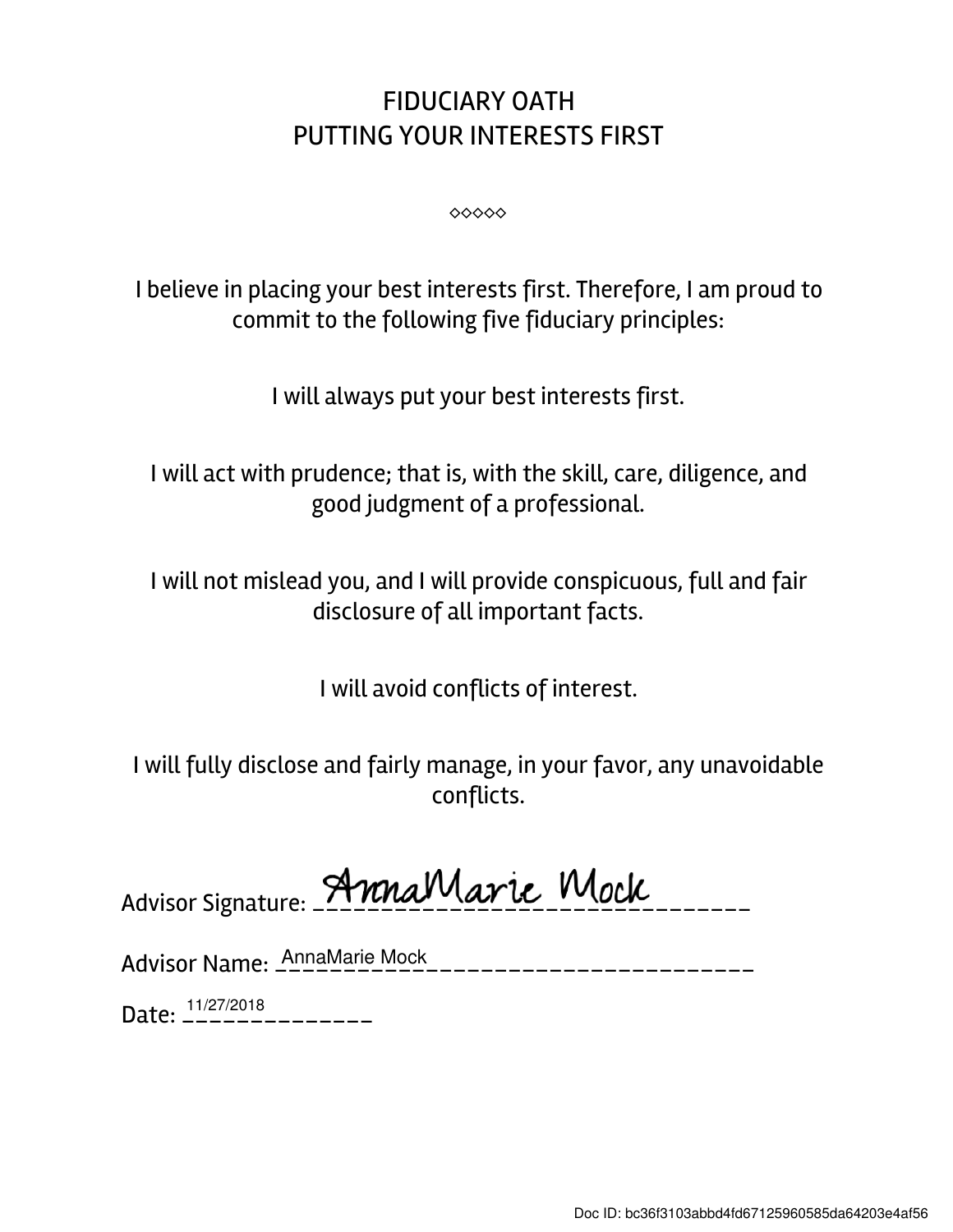## FEE-ONLY AGREEMENT

The definition of "fee-only" under NAPFA and the CFP Board is straightforward - if you can earn a commission by selling something in the financial services industry, you must disclose the commission and therefore cannot be fee-only. Any act of holding out as a fee-only advisor while ANY commissions are coming in constitutes a violation.

Notably, the CFP Board expands this definition to include even the ability to earn a commission, including through a related party. So having a "separate" insurance agency relationship to which clients could be cross-referred, or a relationship with a broker-dealer, violates the fee-only requirement. Holding an insurance license is permitted as a fee-only advisor - as some states actually require an insurance license even just to give insurance advice - but being appointed with an insurance company to sell their products would violate the fee-only requirements. XYPN adopts the CFP definition of "fee-only."

Short term side hustle of real estate / insurance sales may seem attractive, but as Michael Kitces always reminds us: "never make long-term decisions based on short-term cash flow needs". If you need to work on a commissioned basis before making the transition to fee-only advising and XYPN that is your choice, but to be a member of XYPN and a fee-only advisor, the commissions have to end. Even just selling the rare one policy every few years is still a violation of being fee-only.

We at XYPN allow members to transition to fee-only, recognizing that some people may have had insurance or other commission-based relationships in the past, and that it takes time to transition. We allow for a 12 month transition.

## As such, upon joining XYPN, Members:

- 1) Must not sell any new products immediately as of joining (member requirement)
- 2) Must eliminate all trails within 12 months (member requirement)
- 3) Must not hold out as fee-only at ANY POINT (including during the 12 month period) while still receiving trails
- 4) Cannot be listed on the XYPN website as an XYPN advisor while still receiving ANY trails

If you decide to sell real estate or insurance during your tenure with XYPN, you will need to leave XYPN, NAPFA and notify the CFP Board. If you're under a 12 month contract with us, you agree to buyout the remaining portion of the contract per the terms listed therein.

Advisor Signature: **AnnaMarie Mock** Date: 11/27/2018